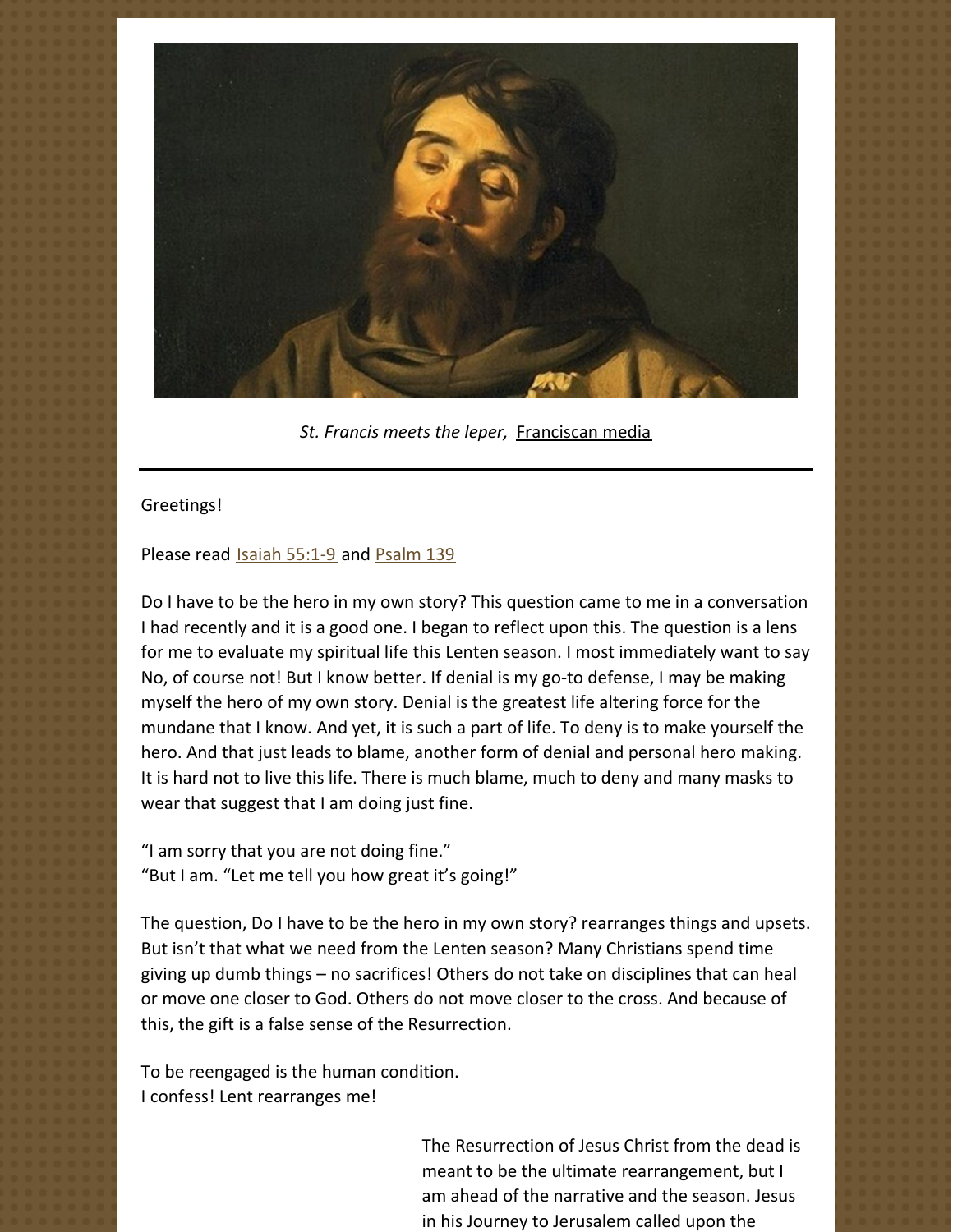

scriptures and the traditions of his faith as he led the disciples and other followers to be anything but the hero in their story. He did this by demonstrating humility, servanthood, and courage against Roman oppression. Each gave voice to the expression of God in our midst. And knowing that God is in our midst is the strongest expression of hope.

Harvard theologian and pastor, The Rev. Dr. Howard Thurman, gave voice to this. It is said that Thurman read and prayed Psalm 139 every day. Why? Could it be a spiritual practice dedicated to obedience? Was the good Rev. tapping into the resource that scripture provides for sustenance that cries one for the journey or was he reminding himself that a present God responds to the request to "search me, O God, and know my heart; try me and know my thoughts." The notion is that only in honesty can we know the Holy Other and only in honesty can we be fully known. Intimacy is a key that the Lenten Discipline brings to us as a gift. In response to the Psalm [Thurman](http://s3.us-west-2.amazonaws.com/pittsthurman%2Foriginal%2F8b7cfccf87f111e6edf850dbd60bdfc4.pdf?AWSAccessKeyId=AKIAI4CD764Y635IGLNA&Expires=1647529063&Signature=2Rj4J7cTK8Liqb9RqJ3hqaYP2co%3D) writes:

*"When I have been lost from my way, and the thick fog has shrouded from my view the familiar path and the lights of home, when with deliberate intent, I have turned my back on truth and peace, when in the midst of the crowd, I have taken refuge from the strangers, when things to do have peopled my days with mounting anxiety and ever-deepening frustration, when in loneliness, I have sat in the thicket of despair, too weak to move, to lift the head, Thou hast searched and found me. I cannot escape Thy scrutiny. I would not escape Thy love. Thou hast searched me and known me."*

Thurman's query pours in truth and reminds me that maybe I have heard this before from seminary days:

- Neo-Orthodox theologian Paul Tillich writes in his book, *The Courage To Be* of the Shattered Illusion and the Work of the Cross- The Past is Approved – The Future is Wide Open – All is Good – You are Accepted.
- In her book *The Praxis of Suffering*, Rebecca Chopp, addresses the impact of oppression as a way towards justice, through the healing of both the oppressor and their victims.
- **[Embrace](https://www.franciscanmedia.org/franciscan-spirit-blog/st-francis-meets-the-leper) what you hate and it will become the Christ for you. That moment** when St. Francis has a deep spiritual experience with a leper.

All of these pieces have created a tapestry for me and connect me with this disturbing Lenten question about my embrace of the heroic. Oh, how I wish I could learn and it could wash over me.

- I serve a Savior but how many times did I try to "save" what is not mine to save?
- I have often wanted to be humble but sometimes, I am "proud" of my humility.

Isaiah offers for us another reminder in this week's Hebrew Tradition reading.

*For my thoughts are not your thoughts, nor are your ways my ways, says the Lord. For as the heavens are higher than the earth,*